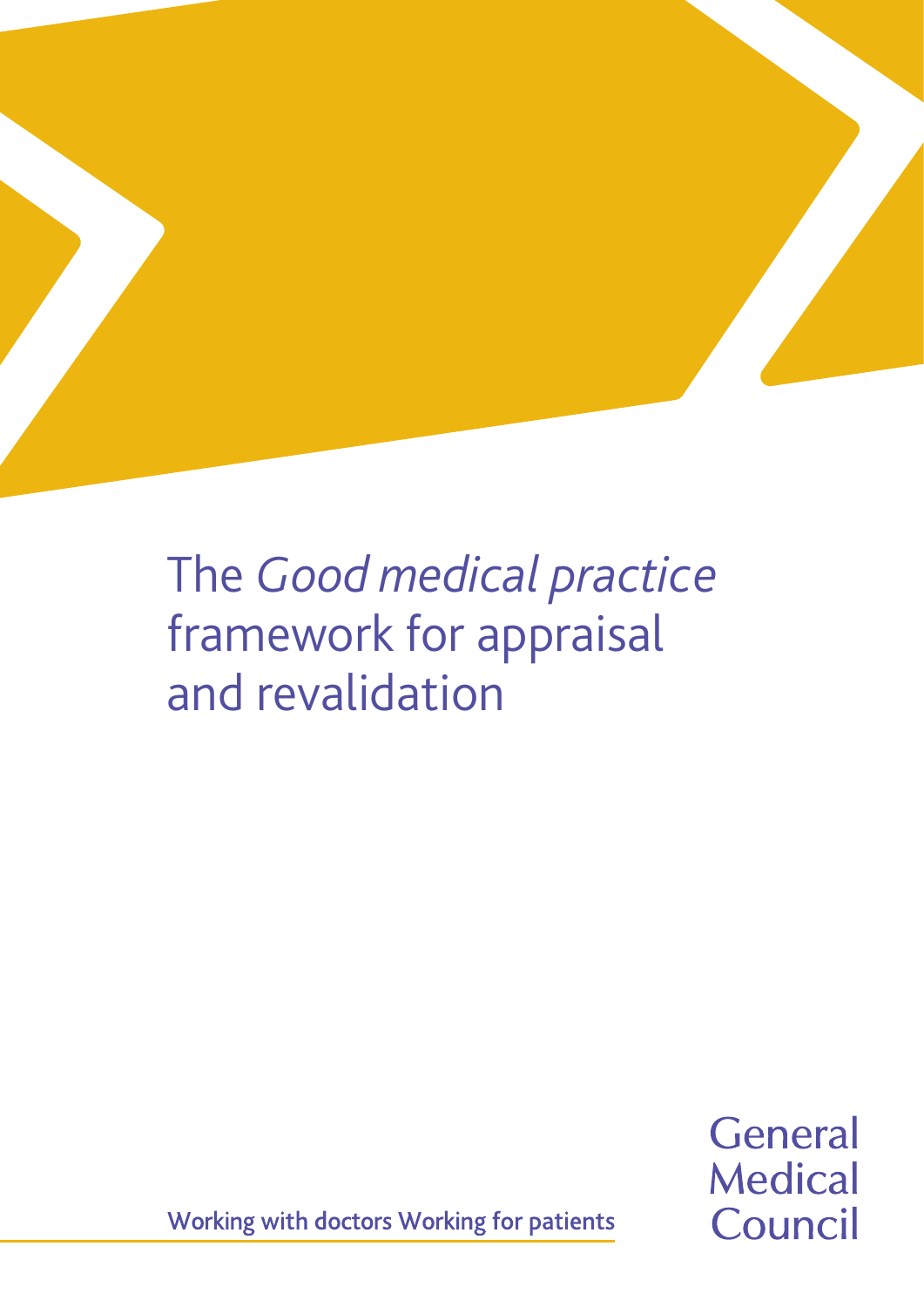## **The framework sets out the broad areas which should be covered in medical appraisal and on which recommendations to revalidate doctors will be based.**

Current systems of appraisal reflect the diversity of practice settings and employers of doctors. A single format of appraisal will not be suitable for all doctors in all settings but it is possible to identify a number of key principles that are relevant to the whole profession.

The framework is based on *Good medical practice*, our core ethical guidance for doctors, which sets out the principles and values on which good practice is founded. *Good medical practice* is used to inform the education, training and practice of all doctors in the UK.

The framework will form the basis of a standard approach for all appraisals, in which licensed doctors must take part in order to revalidate. Revalidation is the process by which all licensed doctors must demonstrate every five years that they are up to date and fit to practise.

During their appraisals, doctors will discuss their practice and performance with their appraiser and use supporting information to demonstrate that they are continuing to meet the principles and values set out in *Good medical practice*.

#### **How doctors should use the framework**

You should use the framework to:

- $\sqrt{ }$ reflect on your practice and your approach to medicine
- $\sum$ reflect on the supporting information you have gathered and what that information demonstrates about your practice
- $\blacktriangleright$ identify areas of practice where you could make improvements or undertake further development
- demonstrate that you are up to date and fit to practise.50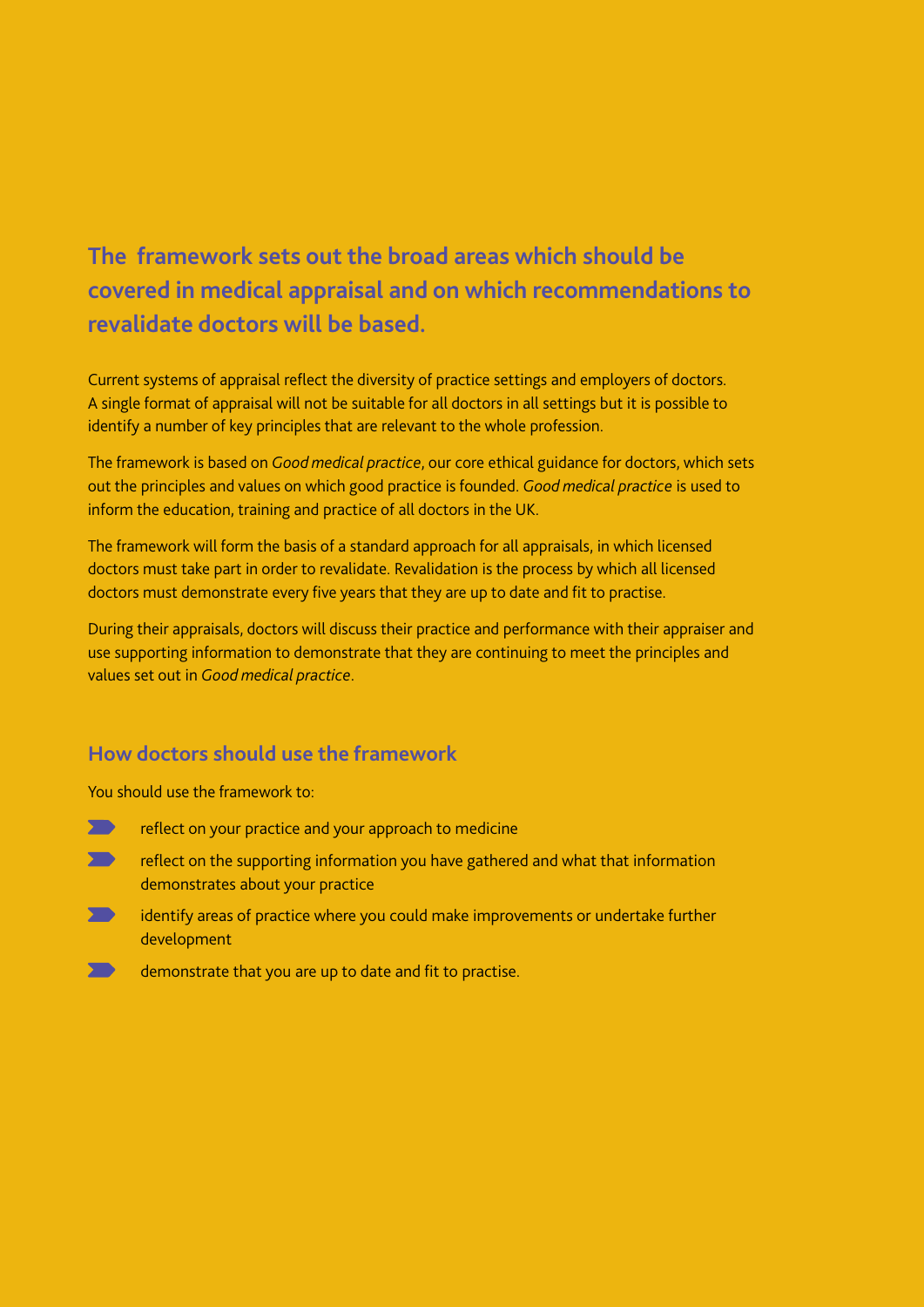#### **About the framework**

The framework consists of four domains which cover the spectrum of medical practice. They are:

- 1. Knowledge, skills and performance
- 2. Safety and quality
- 3. Communication, partnership and teamwork
- 4. Maintaining trust

Each domain is described by three attributes. The attributes define the scope and purpose of each domain. These attributes relate to practices or principles of the profession as a whole.

The principles and values have been pared down from the full advice in *Good medical practice*. They are examples of the types of professional behaviours expected of all doctors.

Some examples from our explanatory guidance *Leadership and management for all doctors* and *Good practice in research* have also been included to provide examples for doctors working in nonclinical roles. Paragraph reference numbers have been provided so that they can be read in their original context.

#### **Supporting information and appraisal**

You will need to maintain a portfolio of supporting information to demonstrate that you are continuing to meet the attributes set out in the framework. Separate guidance, *Supporting information for appraisal and revalidation*, provides more information for you about this.

When you are preparing for your appraisal and collecting supporting information, you should review your practice and consider how the supporting information can demonstrate that you are continuing to meet the principles and values set out in *Good medical practice*.

It is not necessary to structure the appraisal formally around the framework, or to map supporting information directly against each attribute. However, some doctors may prefer to do this and some appraisers may find it useful to structure the appraisal interview in this way.

Collating and discussing the set of supporting information at appraisal over the course of the revalidation cycle will ensure that you have demonstrated your practice against all 12 attributes. In most cases, your appraiser will be interested in what you did with the information and your reflections on that information, not simply that you collected it and maintained it in a portfolio. Your appraiser will want to know what you think the supporting information says about your practice and how you intend to develop or modify your practice as a result of that reflection.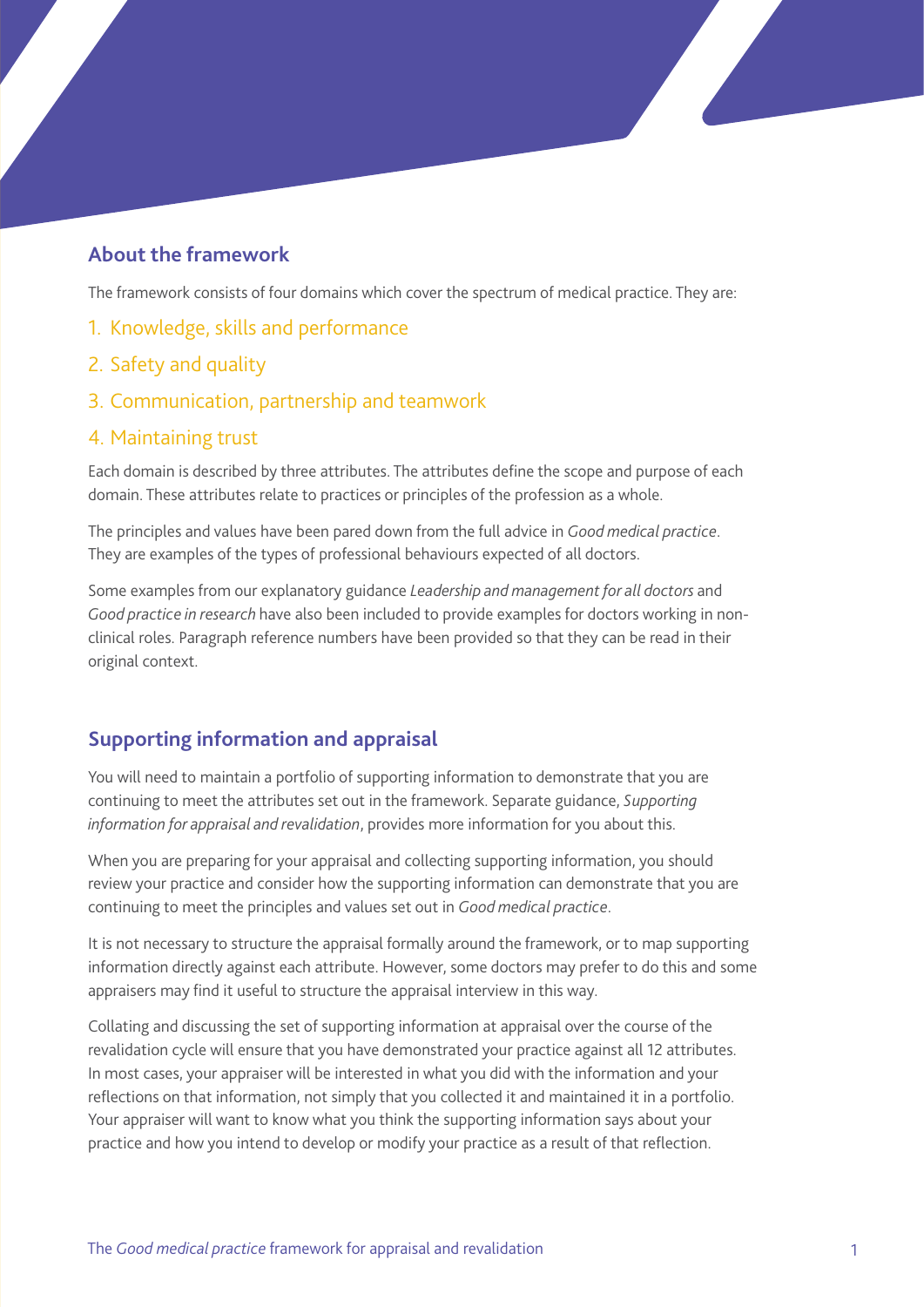# Good medical practice **framework**

Numbers following the principles and values in this framework refer to paragraph numbers in GMP, except where preceded by LMAD which refers to our booklet *Leadership and management for all doctors*; or Research which refers to *Good practice in research.*

| <b>Attributes</b>                                                                                                                         | Examples of principles and values from                                                                                                                                                                                                                                                                                                                                                                                                                                                                                                                                                                                                                                                                                                                                                                                                                                                                                                                                                 |
|-------------------------------------------------------------------------------------------------------------------------------------------|----------------------------------------------------------------------------------------------------------------------------------------------------------------------------------------------------------------------------------------------------------------------------------------------------------------------------------------------------------------------------------------------------------------------------------------------------------------------------------------------------------------------------------------------------------------------------------------------------------------------------------------------------------------------------------------------------------------------------------------------------------------------------------------------------------------------------------------------------------------------------------------------------------------------------------------------------------------------------------------|
| 1.1 Maintain your<br>professional performance                                                                                             | Maintain knowledge of the law and other regulation relevant to your work (12)<br>Keep knowledge and skills about your current work up to date (12)<br>Participate in professional development and educational activities (9-10)<br>Take part in and respond constructively to the outcome of systematic quality<br>improvement activities (eg audit), appraisals and performance reviews (13)                                                                                                                                                                                                                                                                                                                                                                                                                                                                                                                                                                                          |
| 1.2 Apply knowledge and<br>experience to practice                                                                                         | Recognise and work within the limits of your competence (14)<br>If you work in research, follow appropriate national research governance<br>guidelines (Research 6)<br>If you are a teacher/trainer, apply the skills, attitudes and practice of a<br>competent teacher/trainer (39)<br>If you are a manager, work effectively as a manager (LMAD)<br>Support patients in caring for themselves (51)<br>If you are in a clinical role:<br>- Adequately assess the patient's conditions (15a)<br>- Provide or arrange advice, investigations or treatment where necessary (15b)<br>- Prescribe drugs or treatment, including repeat prescriptions, safely and<br>appropriately (16a)<br>- Provide effective treatments based on the best available evidence (16b)<br>- Take steps to alleviate pain and distress whether or not a cure may be<br>possible (16c)<br>- Consult colleagues, or refer patients to colleagues, when this is in the<br>patient's best interests (14, 16d, 35) |
| 1.3 Ensure that all<br>documentation<br>(including clinical<br>records) formally<br>recording your work is<br>clear, accurate and legible | Make and/or review records at the same time as the events are documented<br>or as soon as possible afterwards (19)<br>Ensure that any documentation that records your findings, decisions,<br>$\bullet$<br>information given to patients, drugs prescribed and other information or<br>treatment is up to date and accurate (19, 21)<br>Implement and comply with systems to protect patient confidentiality (20)                                                                                                                                                                                                                                                                                                                                                                                                                                                                                                                                                                      |

#### Domain 1 – Knowledge, skills and performance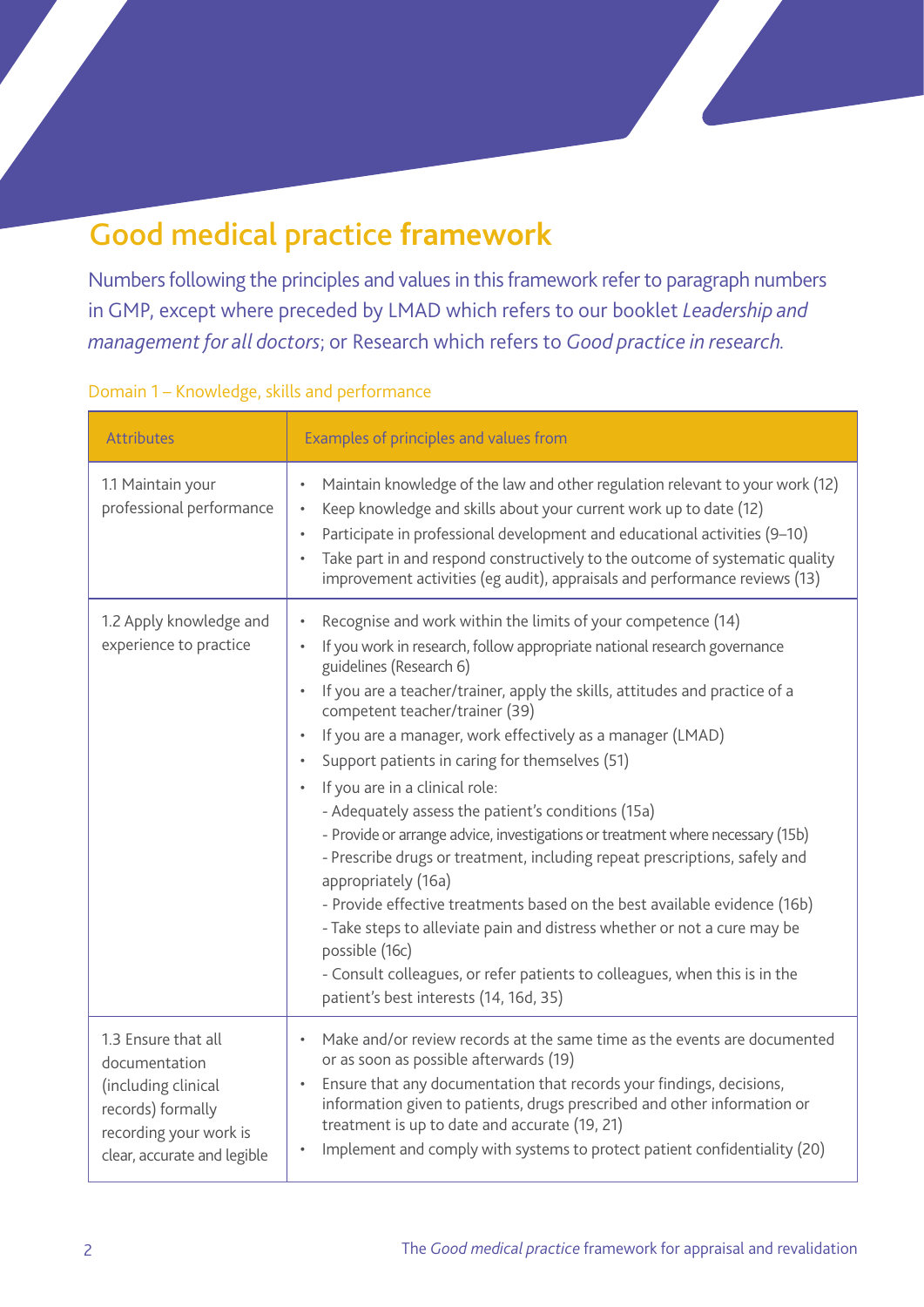#### Domain 2 – Safety and quality

| <b>Attributes</b>                                                            | Examples of principles and values from Good medical practice                                                                                                                                                                                                                                                                                                                                                                                                                                                                                                                                                                                                                                                                                                             |
|------------------------------------------------------------------------------|--------------------------------------------------------------------------------------------------------------------------------------------------------------------------------------------------------------------------------------------------------------------------------------------------------------------------------------------------------------------------------------------------------------------------------------------------------------------------------------------------------------------------------------------------------------------------------------------------------------------------------------------------------------------------------------------------------------------------------------------------------------------------|
| 2.1 Contribute to and<br>comply with systems to<br>protect patients          | Take part in systems of quality assurance and quality improvement (22)<br>$\bullet$<br>Comply with risk management and clinical governance procedures<br>$\bullet$<br>Cooperate with legitimate requests for information from organisations<br>monitoring public health (23d)<br>Provide information for confidential inquiries, significant event reporting<br>(23a, 23b)<br>Make sure that all staff for whose performance you are responsible, including<br>$\bullet$<br>locums and students, are properly supervised (40)<br>Report suspected adverse reactions (23c)<br>Ensure arrangements are made for the continuing care of the patient where<br>necessary (44)<br>Ensure systems are in place for colleagues to raise concerns about risks to<br>patients (25) |
| 2.2 Respond to risks<br>to safety                                            | Report risks in the healthcare environment to your employing or contracting<br>$\bullet$<br>bodies (25b)<br>Safeguard and protect the health and well-being of vulnerable people,<br>including children and the elderly and those with learning disabilities (27)<br>Take action where there is evidence that a colleague's conduct, performance<br>or health may be putting patients at risk (25c)<br>Respond promptly to risks posed by patients<br>$\bullet$<br>Follow infection control procedures and regulations                                                                                                                                                                                                                                                   |
| 2.3 Protect patients and<br>colleagues from any risk<br>posed by your health | Make arrangements for accessing independent medical advice when necessary<br>٠<br>(30)<br>Be immunised against common serious communicable diseases where<br>$\bullet$<br>vaccines are available (29)                                                                                                                                                                                                                                                                                                                                                                                                                                                                                                                                                                    |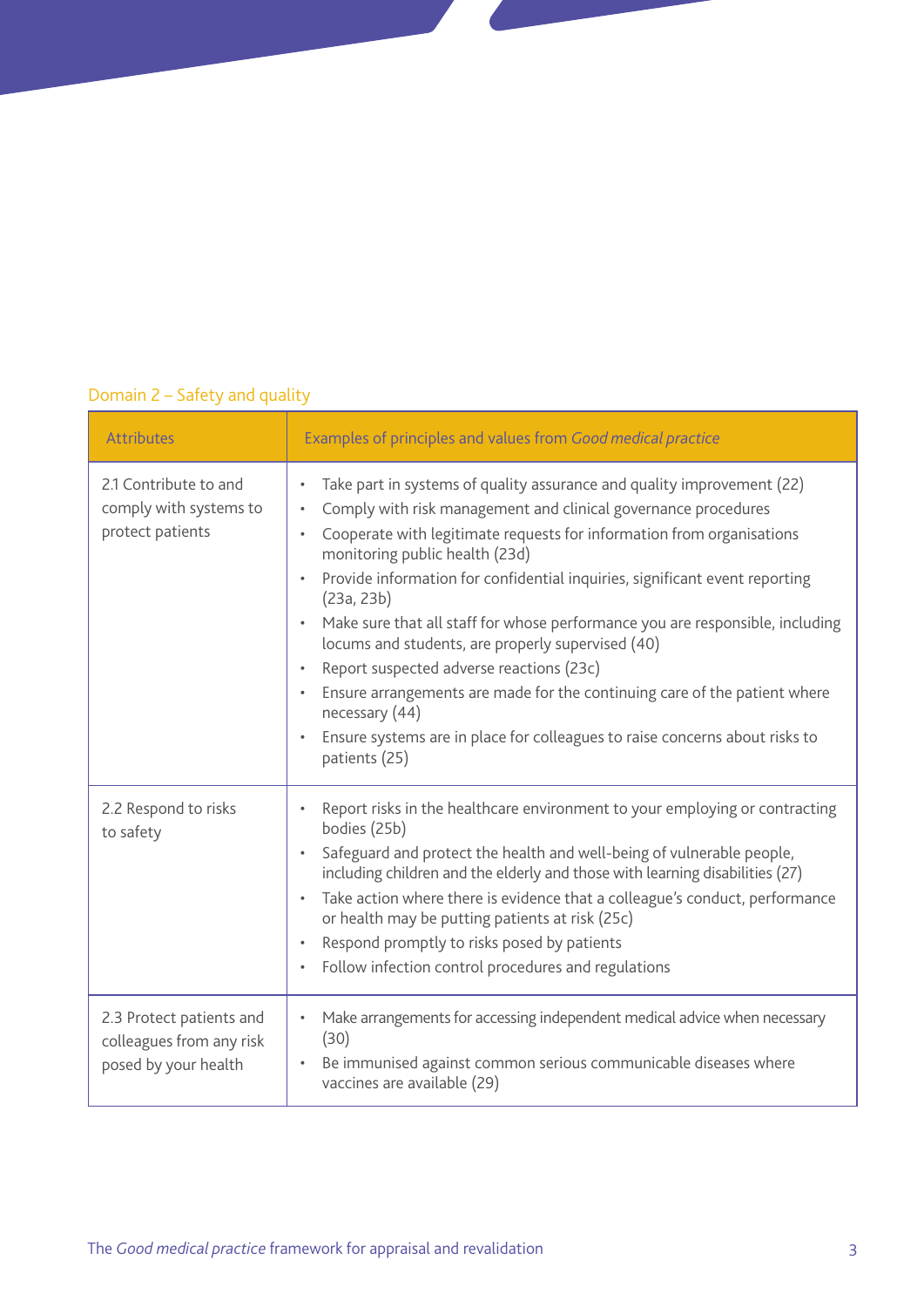### Domain 3 - Communication, partnership and teamwork

| Attributes                                                             | Examples of principles and values from Good medical practice                                                                                                                                                                                                                                                                                                                                                                                                                                                                                                                                                                                                                                                                                                                             |
|------------------------------------------------------------------------|------------------------------------------------------------------------------------------------------------------------------------------------------------------------------------------------------------------------------------------------------------------------------------------------------------------------------------------------------------------------------------------------------------------------------------------------------------------------------------------------------------------------------------------------------------------------------------------------------------------------------------------------------------------------------------------------------------------------------------------------------------------------------------------|
| 3.1 Communicate<br>effectively                                         | Listen to patients and respect their views about their health (31)<br>$\bullet$<br>Give patients the information they need in order to make decisions about<br>their care in a way they can understand (32)<br>Respond to patients' questions (31)<br>Keep patients informed about the progress of their care (32, 49b)<br>$\bullet$<br>Explain to patients when something has gone wrong (55)<br>$\bullet$<br>Treat those close to the patient considerately (33)<br>Communicate effectively with colleagues within and outside the team (34)<br>$\bullet$<br>Encourage colleagues to contribute to discussions and to communicate<br>$\bullet$<br>effectively with each other (LMAD)<br>Pass on information to colleagues involved in, or taking over, your patients'<br>care (44, 45) |
| 3.2 Work constructively<br>with colleagues and<br>delegate effectively | Treat colleagues fairly and with respect (36)<br>$\bullet$<br>Support colleagues who have problems with their performance, conduct or<br>$\bullet$<br>health $(43)$<br>Act as a positive role model for colleagues (LMAD 2f, 23, 63)<br>Ensure colleagues to whom you delegate have appropriate qualifications and<br>experience (45)<br>Provide effective leadership as appropriate to their role (LMAD)<br>$\bullet$                                                                                                                                                                                                                                                                                                                                                                   |
| 3.3 Establish and<br>maintain partnerships<br>with patients            | Encourage patients to take an interest in their health and to take action to<br>$\bullet$<br>improve and maintain it (51)<br>Be satisfied that you have consent or other valid authority before you<br>$\bullet$<br>undertake any examination or investigation, provide treatment or involve<br>patients in teaching or research (17)                                                                                                                                                                                                                                                                                                                                                                                                                                                    |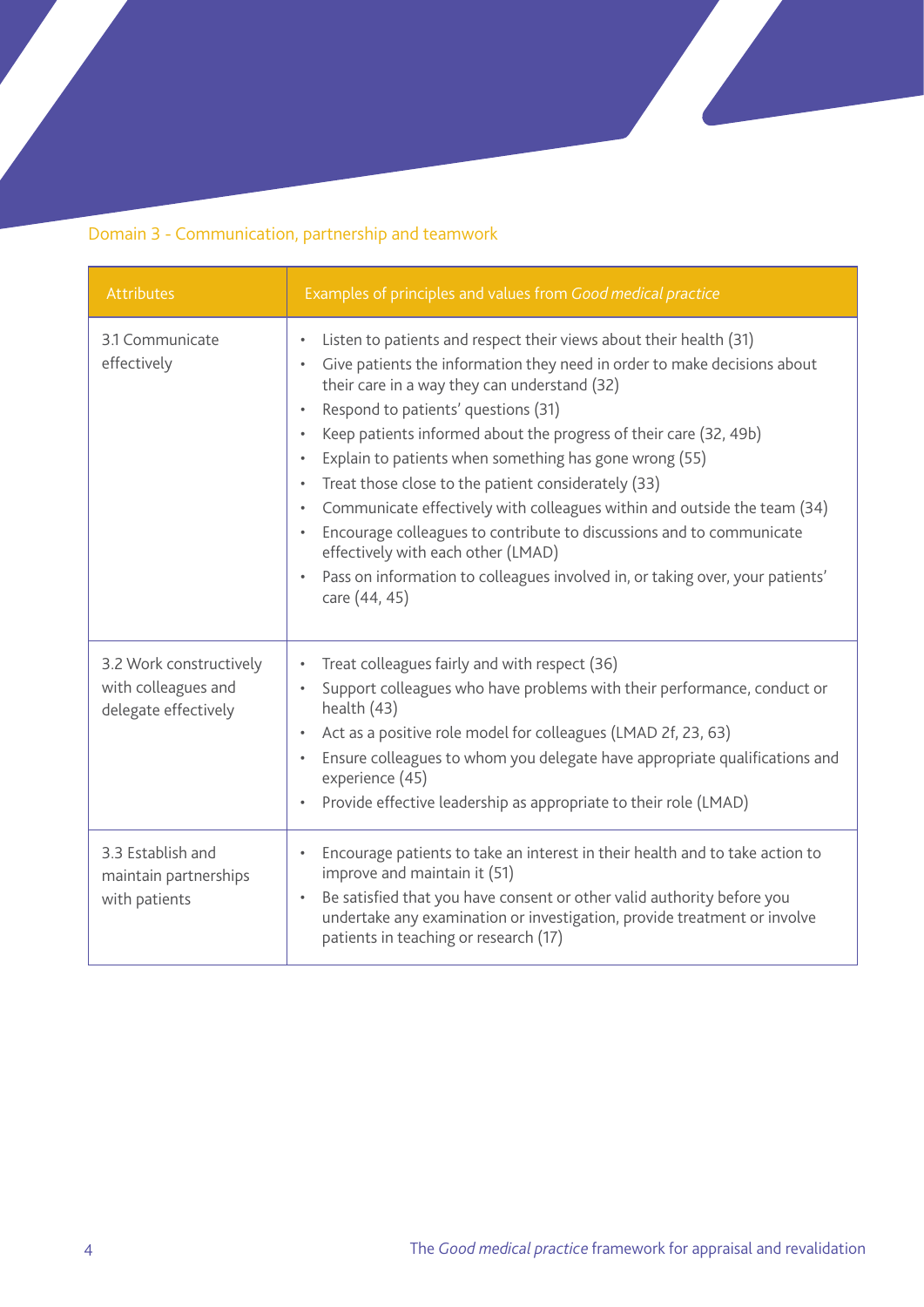### Domain 4 - Maintaining trust

| Attributes                                                                | Examples of principles and values from Good medical practice                                                                                                                                                                                                                                                                                                                                                                                                                                                                                                                                  |
|---------------------------------------------------------------------------|-----------------------------------------------------------------------------------------------------------------------------------------------------------------------------------------------------------------------------------------------------------------------------------------------------------------------------------------------------------------------------------------------------------------------------------------------------------------------------------------------------------------------------------------------------------------------------------------------|
| 4.1 Show respect for<br>patients                                          | Implement and comply with systems to protect patient confidentiality<br>(69, 20)<br>Be polite, considerate and honest and respect patients' dignity and privacy<br>(46, 47)<br>Treat each patient fairly and as an individual (47, 48)<br>If you undertake research, respect the rights of patients participating in the<br>research (Research 15-20, 28-30, 31-32)                                                                                                                                                                                                                           |
| 4.2 Treat patients and<br>colleagues fairly and<br>without discrimination | Be honest and objective when appraising or assessing colleagues and when<br>$\bullet$<br>writing references (41)<br>Respond promptly and fully to complaints (61)<br>$\bullet$<br>Provide care on the basis of the patient's needs and the likely effect of<br>$\bullet$<br>treatment (56-60)                                                                                                                                                                                                                                                                                                 |
| 4.3 Act with honesty and<br>integrity                                     | Ensure you have adequate indemnity or insurance cover for your practice<br>(63)<br>Be honest in financial and commercial dealings (77-80)<br>Ensure any published information about your services is factual and verifiable<br>$\bullet$<br>(70)<br>Be honest in any formal statement or report, whether written or oral, making<br>clear the limits of your knowledge or competence (66, 71)<br>Inform patients about any fees and charges before starting treatment (77)<br>If you undertake research, obtain appropriate ethical approval (Research 7)<br>and honestly report results (67) |